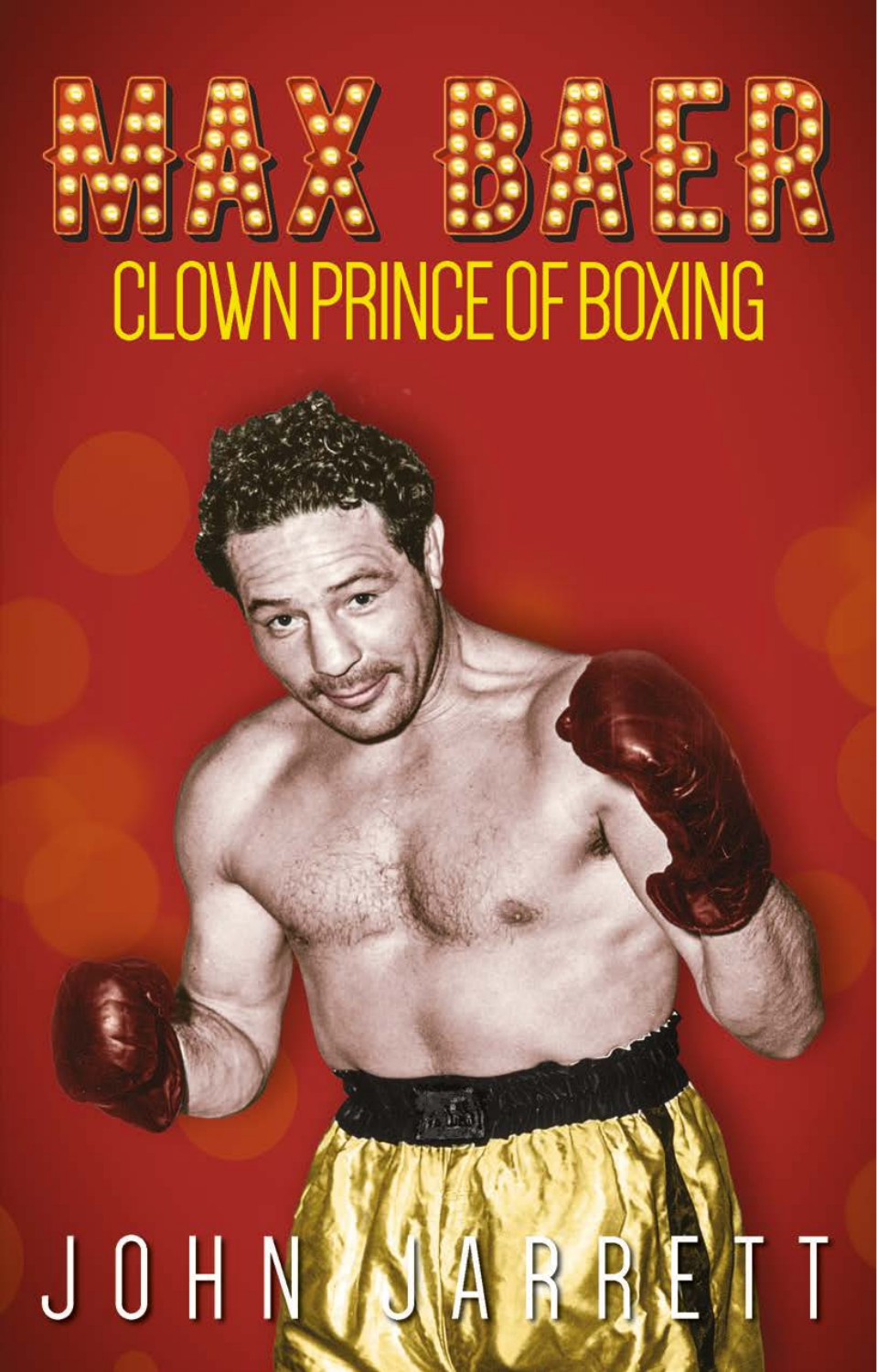## CLOWN PRINCE OF BOXING JOHN JARRETT

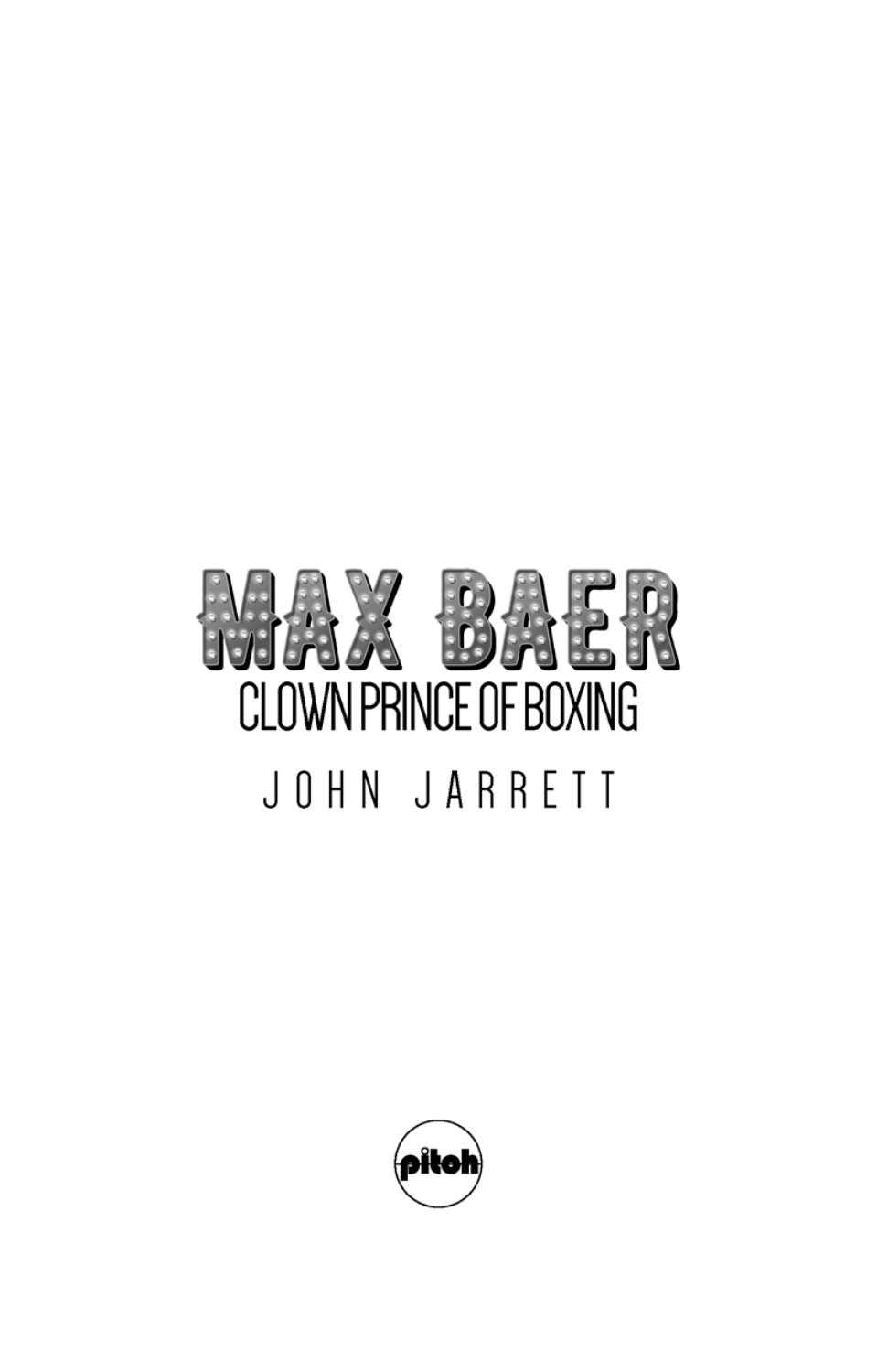### Contents

| 6. Loughran and Dempsey Teach the Baer 54 |
|-------------------------------------------|
|                                           |
| 8. The Baer Catches the Kingfish 72       |
|                                           |
|                                           |
|                                           |
| 110                                       |
| 119                                       |
| 14. Who's Going to Beat Him?. 127         |
| 15. There's Gonna Be a Fight! 135         |
| 16. Bringing the Title Back Home. 145     |
|                                           |
|                                           |
| 19. Looking For Answers 176               |
| 20. Mary Ellen and Joe Louis. 186         |
| 21. The Million Dollar Fight. 197         |
| 22. Max Baer – Everyman 208               |
| 23. Max Baer's Brother Bud 220            |
| 24. Baers Seen in London225               |
| 25. 'The Best Night He Ever Had'. 233     |
|                                           |
|                                           |
|                                           |
|                                           |
|                                           |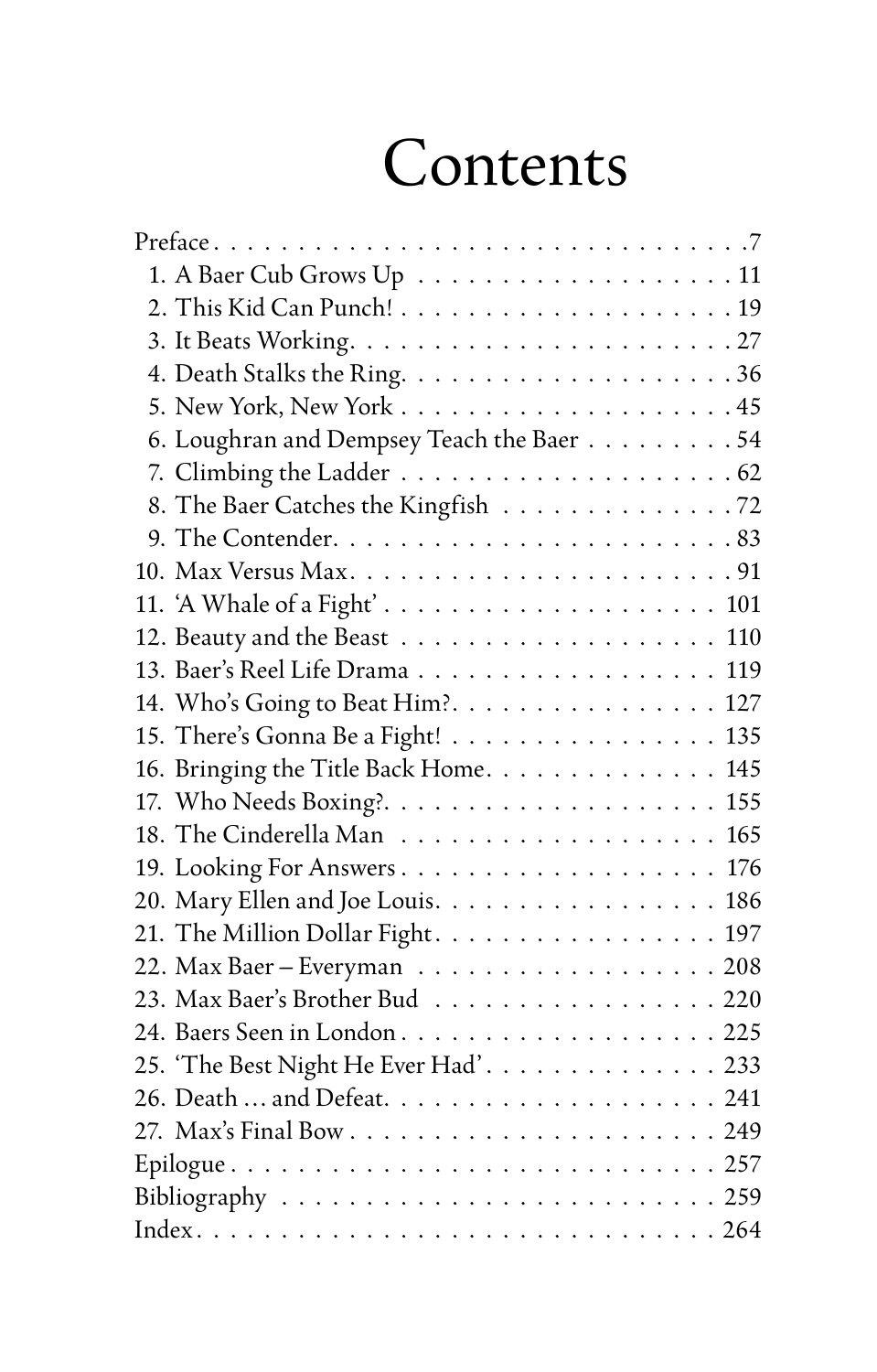1

### <span id="page-3-0"></span>A Baer Cub Grows Up

IM Y MOTHER was peculiar for a woman,' recalled<br>Max Baer. 'She loved boxing and wanted a heavy-<br>Buddy who was labelled as the future champ. Me. I was just going Max Baer. 'She loved boxing and wanted a heavyweight champion in the family. But it was my brother Buddy who was labelled as the future champ. Me, I was just going to be a cattle rancher like my father.' 1

Dora Bales met Jacob Baer when he was employed by the Swift Meatpacking Company in South Omaha, Nebraska, where Dora's father, John Bales, also worked. Jacob was of French and Jewish ancestry and came from a long line of butchers. His father, Aschill Baer, operated butcher shops in the frontier towns of Cheyenne in Wyoming Territory and in Red Jacket, Michigan, before settling his family in Denver, Colorado. Aschill and his wife, Frances, who was 21 years younger, raised a family of seven sons and two daughters. The sons were all named for the tribes of Israel and the children's early education was in Jewish schools.

Jacob Baer was born in 1875. Dora, of German and Scots-Irish ancestry, was two years younger than Jacob when they celebrated Christmas 1904 by getting married. Frances May came along in the winter of 1905 with brother Max weighing in at a healthy 9½lb on 11 February 1909. Dora had been born in the Iowa town of Adel and she called her first son Maximilian Adelbert. A sister, Bernice Jeanette, joined the family in 1911, to be followed by Jacob Henry in 1915. He would be known as Buddy, and Dora was convinced she had her heavyweight champion.

<sup>1</sup> *The Ring*, February 1960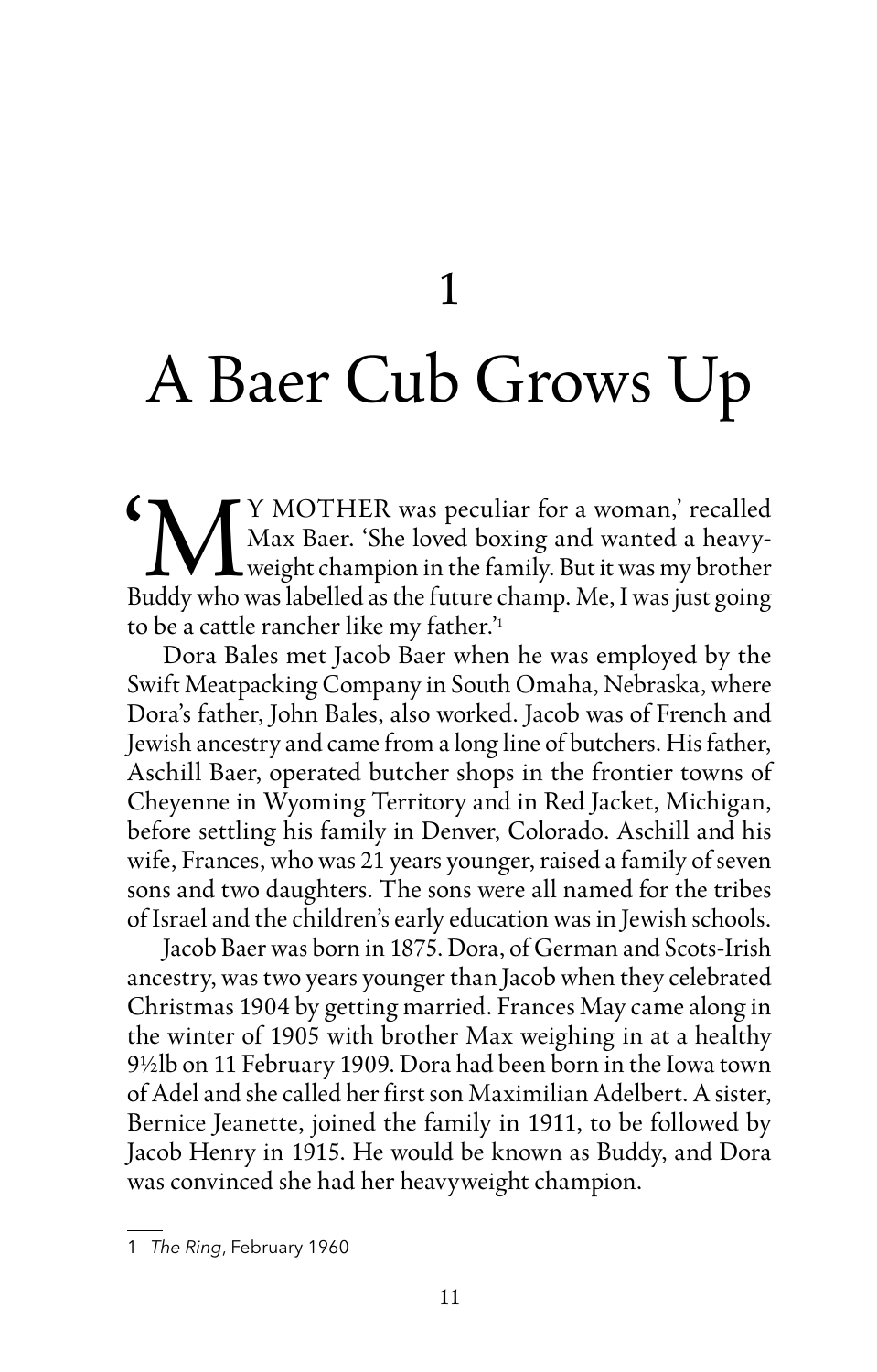#### MAX BAER: CLOWN PRINCE OF BOXING

This was a heavyweight family! Sportswriter Alan Gould penned in a 1931 column, 'My San Francisco associate Russ Newland has bobbed up with some very startling statistics – Russ writes, "Max's father, Jacob Baer, weighs 246 pounds and was a fair amateur boxer. His mother weighs 230 pounds. One of her cousins weighs 395 pounds. On his father's side of the family, Max's grandmother weighed 300 pounds and his grandfather weighed a mere 280. Max's 15-year-old brother, Jacob Jnr. weighs 200 pounds and stands 6 feet 2 inches. The family is German-Jewish and all are six-footers."'2

In the summer of 1909, when baby Max was just six months old, the Swift Company moved the Baer family to Denver, Colorado, where Jacob took up a managerial position. Bernice and Buddy were born there, before Papa Baer packed them all off to Kaylor in New Mexico in 1915, where he took charge of a meat-packing plant. But there were no schools in Kaylor, so Bernice was sent away to a boarding school in Denver. Dora wasn't happy at having the family split up, so they all, including adopted son August 'Augie' Baer, moved bag and baggage back to Denver, where they stayed until 1919.

Next stop was the Colorado town of Durango, where Jacob took a job with the Gradon Mercantile Company. But the harsh winters didn't suit Frances's rheumatic fever, nor did they help Jacob's high blood pressure, so in May of 1922 the Baers were on the move again, jammed into Jacob's new car, which was thoroughly tested over 1,000-odd miles of unpaved roads before they reached the West Coast, where Dora's sister lived in Alameda, California, across the bay from San Francisco.

Jacob's expertise as a butcher and cattle killer preceded him, and he received numerous job offers around the San Francisco Bay area. The family lived in the Northern California towns of Hayward, San Leandro and Galt before moving to Livermore in 1926. A couple of years later, Jacob was able to buy the Twin Oaks Ranch in Murray Township, where he raised over 2,000 hogs, working with Louis Santucci, husband of Frances. At 16, Max took a job as delivery boy for John Lee Wilbur, who ran a grocery store on B Street in Hayward and bought meat from Jacob. Max

<sup>2</sup> *Evening Independent,* Massillon, Ohio, 31 January 1931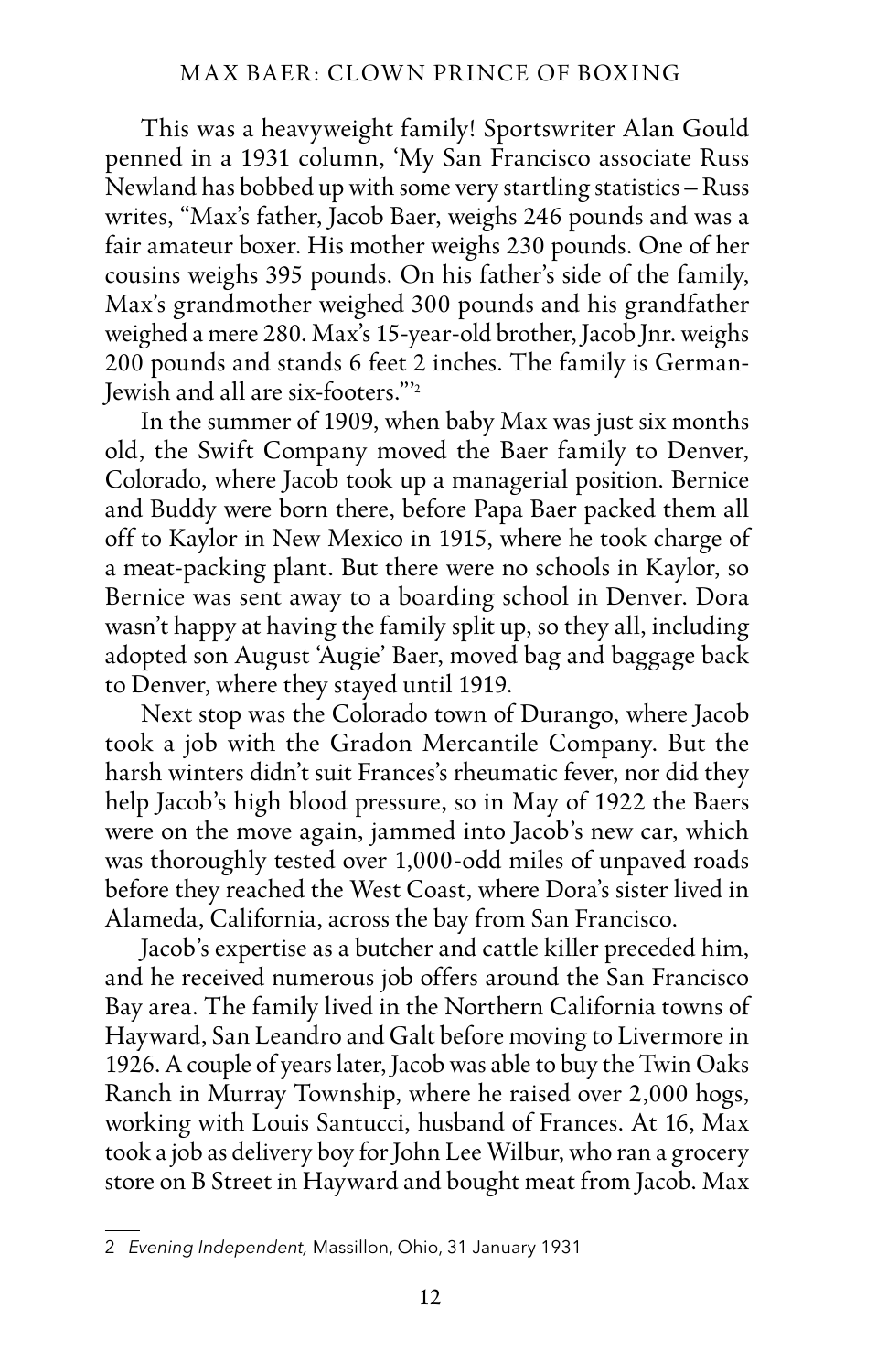was also going to school – not because he wanted to, but because his father thought it would be a good idea if he learned to read. For a year he went to high school, where he played tackle on the football team. He loved all sports and enjoyed putting the shot, throwing the discus and tossing the javelin. But one year in high school was enough for the youngster. He was too active to be confined to a schoolroom, so he joined his father's business fulltime. It was a remarkable commentary on his career that in his boyhood he was interested in all sports except the one that finally brought the world's spotlight beaming down on his curly hair. 3

'Max got a big kick out of telling that his ambition was to be a shortstop on a major league ball club,' wrote Eddie Murphy, 'but that he couldn't even make the minor grade.' 4

Jacob Baer had wanted to be a fighter, but his mother, who abhorred all forms of physical violence in general and prizefighting in particular, shattered his dreams when she threw his boxing gloves down the well. Young Max shared his grandmother's views in that respect, for he positively did not like fighting.

'When he was twelve and moved to California, Max was like the kids portrayed in *The Grapes of Wrath*, good-looking, but in an emaciated way, with sunken cheeks and soulful eyes. He became the target for neighbourhood bullies, and instead of fighting he ran, always to his sister Frances. "I spent most of my time in those days running or trying to talk my way out of fights," Max recalled. "Time after time Frances picked my face out of the mud, then whaled the daylights out of some kid who had whaled the daylights out of me."<sup>5</sup>

Mama Baer didn't like her youngest boy always coming home with his clothes muddied and torn, his nose bloody. Watching him running home one day with another boy in hot pursuit, Dora ordered Mickey, as she always called Max, to go inside, change his shirt and come out and fight the other kid. Max took as long as he dared changing his shirt and finally emerged to happily find the other boy had gone home.

<sup>3</sup> Don Gardiner, United Feature Syndicate Inc., 1934

<sup>4</sup> Eddie Murphy, *Oakland Tribune*, 18 October 1932

<sup>5</sup> *Boxing Pictorial*, December 1975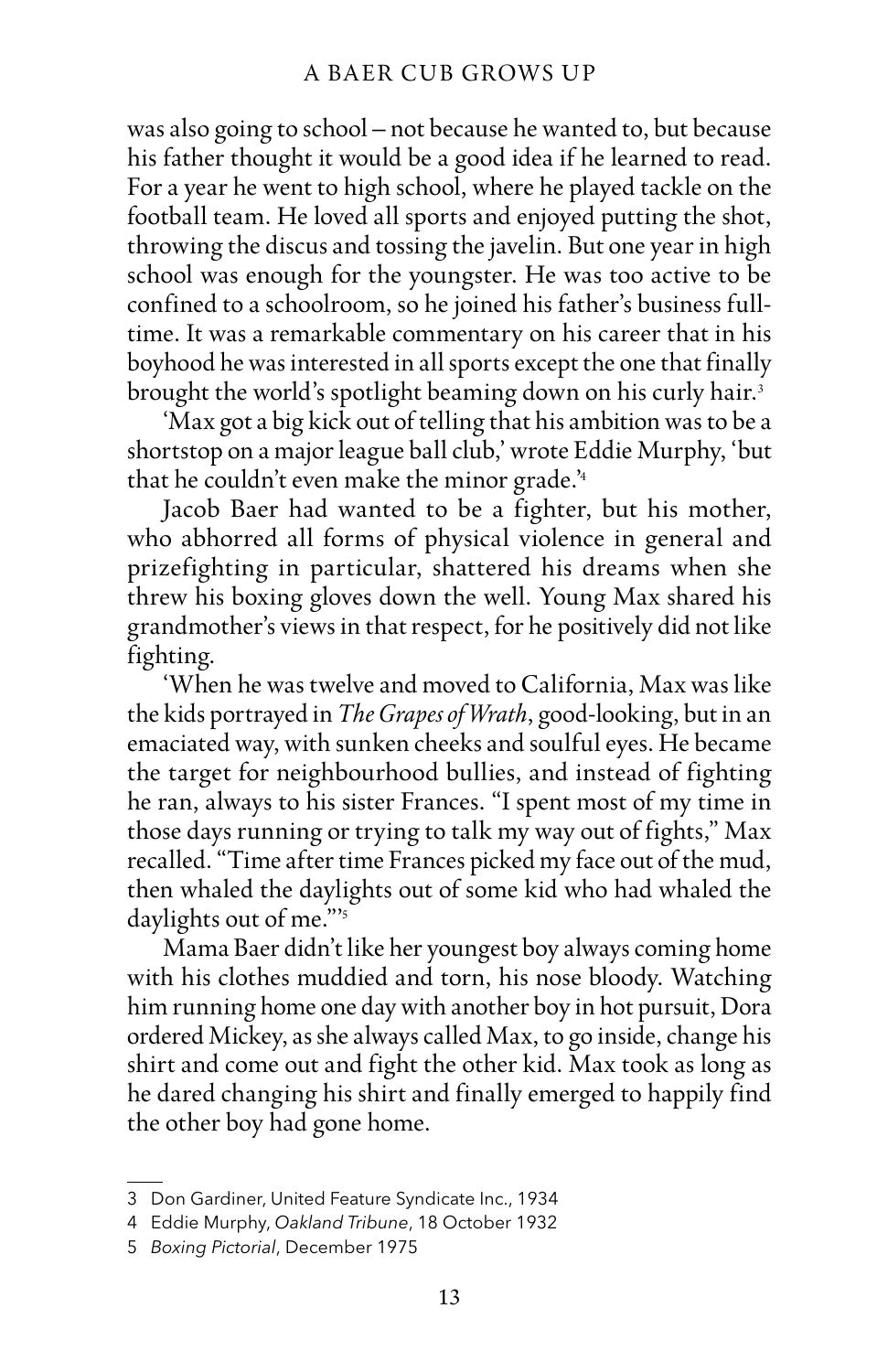#### MAX BAER: CLOWN PRINCE OF BOXING

Livermore was cowboy country, surrounded by tens of thousands of acres of rangeland, which supported great cattle herds that provided fresh meat for the local area. As a young man, Baer credited working as a butcher boy carrying heavy carcasses of meat, stunning cattle with one blow and working at a gravel pit for developing his powerful shoulders – although an article in the January 1939 issue of *The Family Circle* magazine reported that Baer also took the Charles Atlas exercise course.

'He was a cattle killer, as had been his father. He spent from ten to fourteen hours a day swinging a big cleaver and the short meat axe that developed his right arm. "I'd bite clean through muscle, sinew and bone," he'd say, "and this was the work that gave me my right hand punch. I loved it. The more gory the better ... I had the glorious feeling of sheer physical power."<sup>6</sup>

There are several stories as to how Max Baer used that physical power to change the course of his young life. 'At one of the weekly dances, Max and four of his buddies made free with a demijohn of wine which had been cached in the back of a car by a big locomotive engineer. In a spirit of mischief, the gang drank up the stuff, and just as they had finished it, the rightful owner showed up. The railroad man asked for no explanations but rushed at the five miscreants, swinging right and left. Four of them scattered hurriedly and made a getaway. Max would have joined the speedy retreat … but he was too late in starting. A full man-sized wallop caught him squarely on the jaw, staggering him. Max brought up against the wall, surprised, but, strange to say, not the least dazed by a blow that would have knocked out anyone not equipped with an extremely tough jowl.

'He merely laughed. And then, as the would-be avenger rushed forward to hurl another sockdologer, he was cleanly beaten to the punch. Max let go a terrific right all the way from his hip. It went home, crashing savagely on the chin, and down went the recipient, out cold! In that big-thrill moment, a new Max Baer was born. For the first time he realised that he could punch hard enough to knock any man he landed on galley-west, and what is more, he enjoyed the sensation. The fighting instinct was awake, never to slumber again.' 7

<sup>6</sup> Nat Loubert, *The Ring*, February 1960

<sup>7</sup> Nat Fleischer, *Max Baer: The Glamour Boy of the Ring*, 1942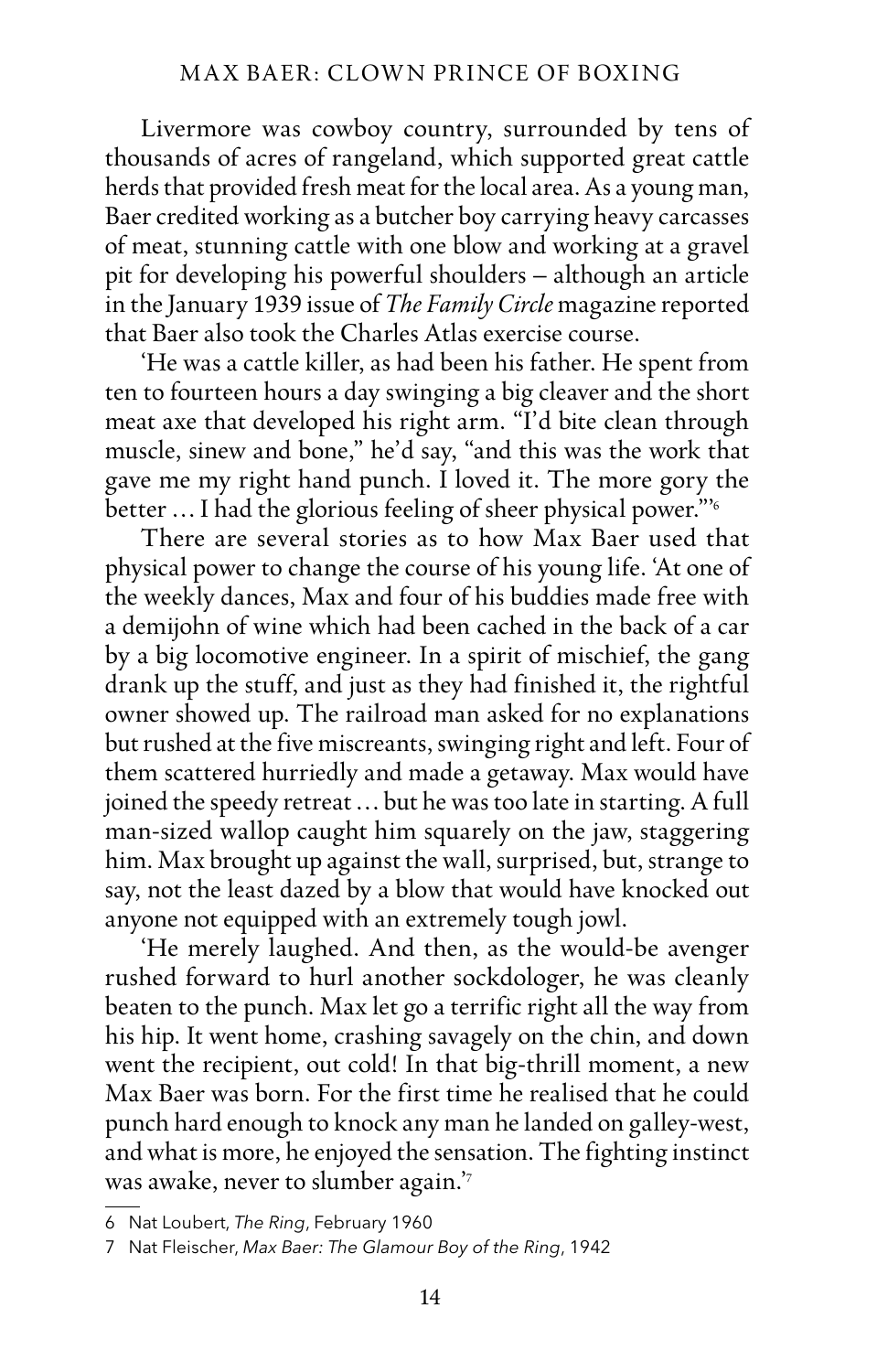There is another story about him 'walking his girl friend to the movies when a cowboy lounging in front of a drugstore made a remark to the girl. "Punch him, Maxie," she ordered. Maxie didn't fight in the street with anyone, but he was in a tough spot. Fight or lose his girl. He liked the girl, so he swung a right hander at the "big bruiser of a fellow, hard as a grubwagon biscuit." The guy went down in a heap and he didn't get up, at least not until Maxie and his beau had gone on their way. Young Baer felt like a king escorting his queen. There was an idea growing in his mind, if he could flatten a guy like that with one punch, why couldn't he be a prizefighter? So far as is known, the blow that Maxie delivered to the lady-offending cowhand was the only blow he ever struck outside the prize ring.' 8

In a 1953 profile of Baer, Stanley Weston wrote, 'Max was introduced to the fighting business purely through a fluke and a stroke of luck. It seems he was attending a Saturday night shin-dig with a couple of pals when the local smart-alec, a strapping 200-pounder, began to pick on one of his friends. In a rather timid tone of voice, Max asked the toughie to "Layoff." Much to Baer's amazement, he found himself the centre of the bully's attention. Max admits he was all set to run when he was grabbed by the front of his shirt and told to, "Keep his mouth shut."

'He was perfectly willing to take the advice, but when the aggressor kept pulling on his new shirt, the cloth gave way and Max found himself standing bare chested. He had just spent his last buck for that shirt and the sight of the front half hanging from his tormentor's hand, made Max see red. He was furious and for the first time in his life, the strapping youngster stood his ground. He threatened to punch the man's face in. The bully could do nothing but accept the challenge, after all, his reputation was at stake. Off came the stranger's coat and he proceeded to the attack. As he rushed close to Max, the latter brought up a terrific right swing that landed flush on the attacker's chin. Down he went. Completely unconscious.' 9

'Max knew now that he possessed a talent worthy of recognition. He could hit, and how! Yet he had no idea of becoming

<sup>8</sup> Don Gardiner, United Feature Syndicate Inc., 1934

<sup>9</sup> Stanley Weston, *Boxing & Wrestling*, February 1953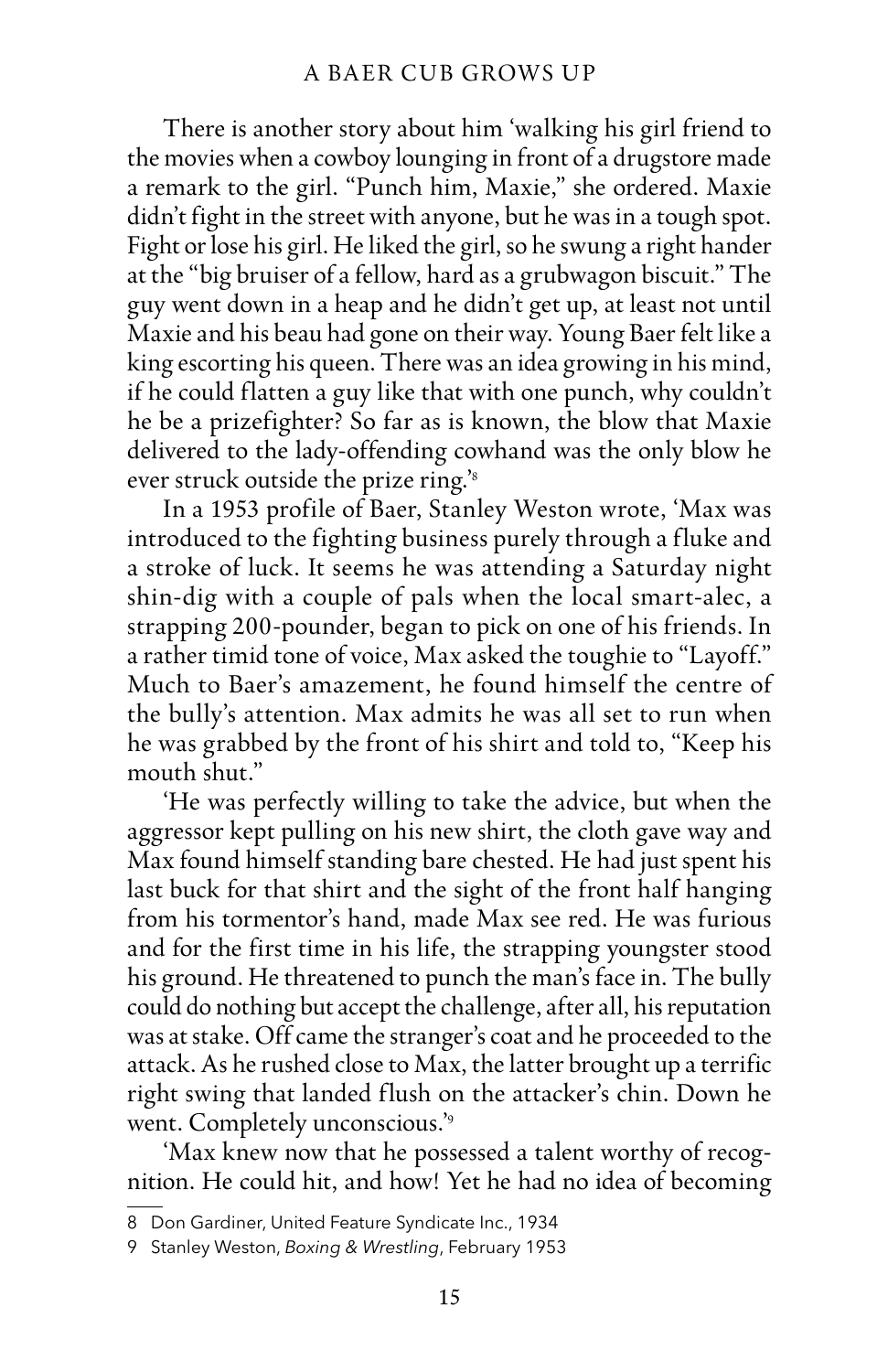a boxer until Percy Madsen of Livermore suggested to Max that he could make money even in the amateur game.' 10

Working around the ranch with his father, Max had grown into a solid 200-pounder standing over 6ft by the time he was 20 years old. He started hanging around the local gym, where he caught the attention of an old Oakland middleweight named Ray Pelky. One night, Pelky asked the young lad to box a couple of rounds with him. Midway through the first round, Max caught the old-timer with a right cross and down he went. Pelky was impressed by the power behind Baer's right hand and told him to stick to his training. 'You're nuts, kid,' said Pelky before he left the gym. 'Either I've lost my punch in the last five minutes or you're a freak with a jaw of iron.'

'Max recalled, "While Ray Pelky left the vicinity without doing much for me, the word got around as to how I had managed to sample his best blows and then I was lucky to go to work for a fellow by the name of J. Hamilton Lorimer who was a fight nut and he got me started. I had a trainer by the name of Bob McAllister, though I didn't give the guy a chance to teach me too much. I mainly depended on this." He held up his big right hand.' 11

Pelky's words stuck with Max. He knew he was a puncher and not a boxer. 'I can take it just as long as the other guy is handing it out,' he thought, 'but while he's handing it out, I just want to get one crack at him.'

With a mind to developing the punch God had given him, the lad from Livermore sent \$25 off to New York for a canvas punch bag. When it arrived, Max lost no time hanging it up and pounding the stuffing out of it. It was time to let his father know what he was thinking.

'"I've decided I want to be a fighter," he blurted out one evening, "and I am going to start training and make some of the big money like Jack Dempsey and Gene Tunney." Dad tried to talk Max out of it because he used to play about with the old timers in the days of Bob Fitzsimmons and knew how few became really great fighters. But Max had his mind made up, so Dad consented with the understanding that Max would come into

<sup>10</sup> Nat Fleischer, *Max Baer: The Glamour Boy of the Ring*, 1942

<sup>11</sup> Nat Loubert, *The Ring*, February 1960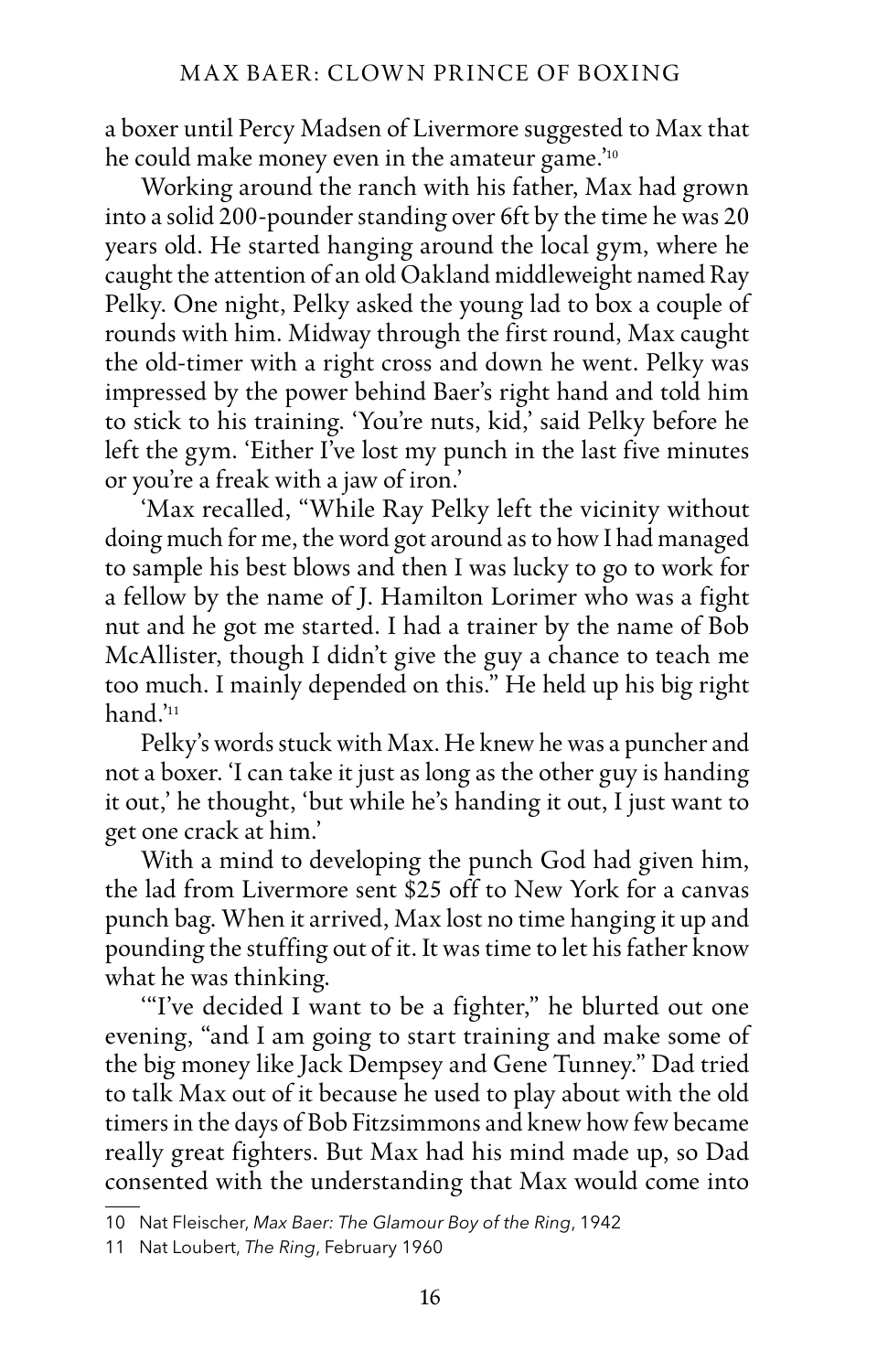the Imperial Club at Oakland and take some instruction. And Max did that for his first step toward what probably will be the heavyweight championship of the world.' 12

Max Baer would take quite a few steps before reaching out for the big title. He stepped along to East Oakland to get himself a job at the Atlas Diesel plant, which was owned by J. Hamilton Lorimer's father. The son took an interest in the new man on the factory floor. Part of Max's work was to move car wheels from one part of the shop to another. Instead of rolling them, Max picked them up and carried them. When Lorimer saw this, he told the young man to be careful or he'd strain himself. Max laughed and went on carrying the wheels.

'One day, while Max was juggling 200-pound flywheels, Lorimer asked if he didn't need any help. "What for?" asked Max. "All I need is more flywheels." Ham Lorimer concluded that a boy with that strength was wasting his time as a labourer so he sent him to an Oakland gymnasium to become a fighter.' 13

In the *Salt Lake Tribune* of 16 January 1931, in a column under Jack Dempsey's byline, the former heavyweight champion wrote, 'J. Hamilton Lorimer of Oakland, who is the real manager of Max Baer, chants this tale about the Pacific Coast heavy: "After he quit the cowboy stuff and went to work in my father's machine factory in Oakland, I met up with Max, who promptly told me how good he was with his fists and that, if there was anyone I disliked, just to point out the fellow and he would give him a first class dusting. Max got to talking so much about how good he was that about every lad in the shop ached to have a chance in showing him up – but none dared. After a while I decided that the best way to get Maxie's mind off wanting to beat everybody up, was to lay a nice trap for him. I had some of the boys scout up one of the biggest bruisers around Oakland and I gave him a job in the shop. He was told to bait Max, get into an argument, then a fight and then knock all the wadding out of Max. The big boy picked a fight – it isn't easy to pick one with that Baer party at any time – and bang, they were at it. The fight lasted about 20 seconds. At the end of that time the big hero I had hired to beat up Max was down and very much out."'

<sup>12</sup> Eddie Murphy, *Oakland Tribune*, 18 October 1932

<sup>13</sup> Bob Shand, *Oakland Tribune*, 25 August 1930